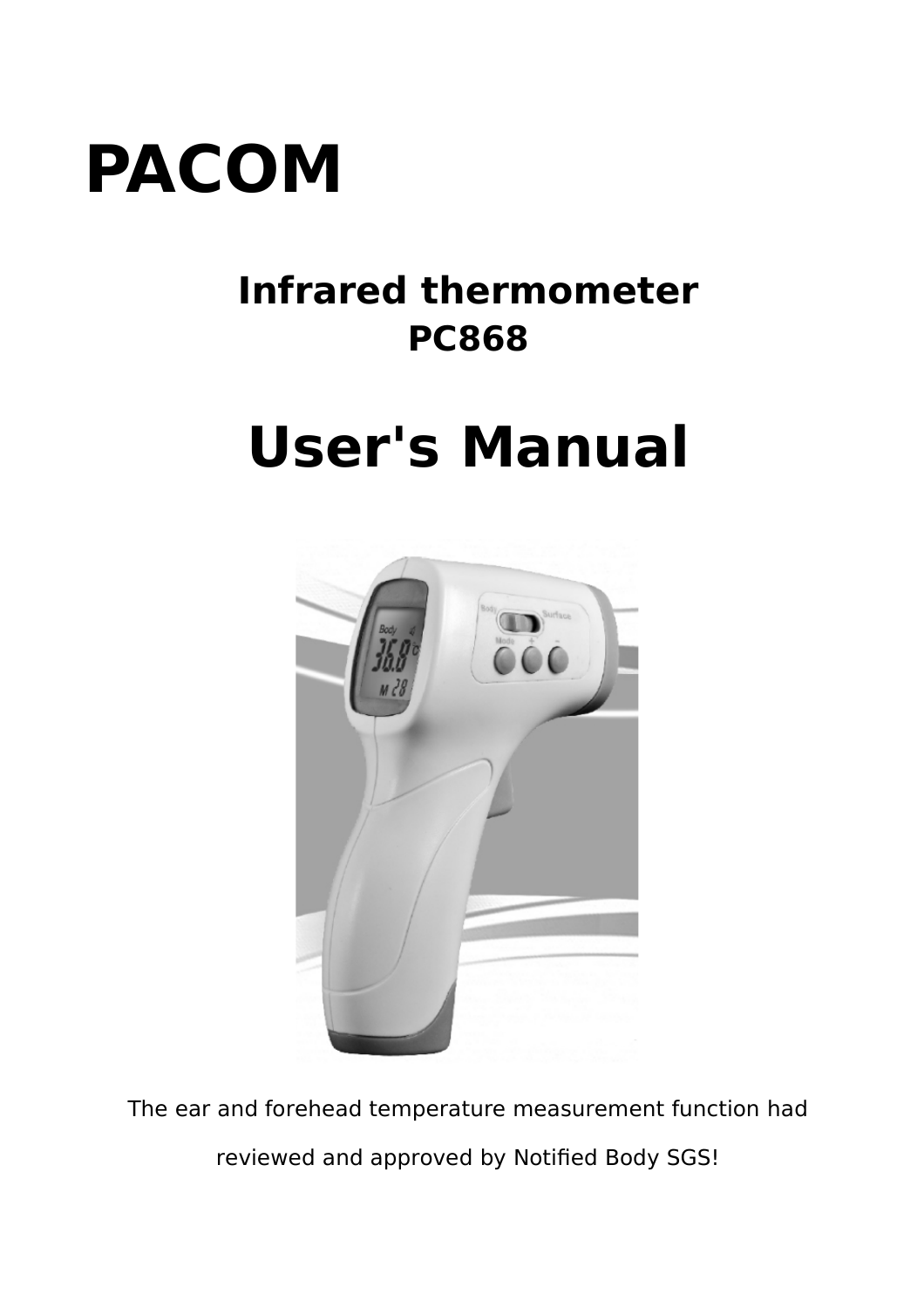# **1. Summary of Infrared Thermometer**

Thank you for choosing our Infrared Thermometer. The PC868 Infrared Thermometer is used to measure an objects temperature based on the relationship between temperature and measurable infrared radiation. Simply aim the unit's probe toward the surface to be measured to obtain a quick and accurate temperature.

To ensure proper use, please be sure to read this user manual carefully, paying close attention to the safety precautions.

- **In order to use this product correctly, please read the user manual before use.**
- In order to properly use this product, please carefully read the full text of this manual before using, in particular the "safety precautions" section.
- Please keep the instructions on the side for easy checking.

#### **Basic principles:**

 All objects above absolute zero temperature emits certain percentage of infrared radiation energy based on its temperature. The amount of the radiation energy and the distribution of the wavelength have very closely relationship. When human forehead's temperature in 36- 37℃, it emits wavelength 9-13um of infrared radiation. Based on this principle, according to the relationship between surface forehead temperature and human forehead's temperature, we are able to measure the human forehead's actual temperature through measuring surface forehead temperature.

# **2. Safety precautions**

# **Warning**

- Use of this thermometer is not intended as a substitute for consultation with your physician. It is dangerous for user to perform a self-evaluation and self-treatment based on the measuring result. Be sure to follow doctor's instruction.
- Keep the thermometer out of reach of children. For accidental swallow of battery or other component, please consult the doctor at once.
- Don't throw the battery into fire.



- The device is precision instrument, don't drop, tramp or impose any vibration or impact on the thermo  $\bigwedge$  er.
- Do not touch the lens of the probe with your fingers, and do not dissemble the device by yourself.
- Before measuring forehead temperature, make sure the hair re-moved, sweat dried.
- After you do some exercise, eating and bathing, you should stay still indoor about 30 minutes before measurement.
- To make the measurement data reliable and stable, when ambient temperature varies a lot, the thermometer should be placed indoors for about 30 minutes before using.
- When we measure somebody continuously, the temperature should be measured every minute, if you need to measure yourself Continuously for a short time, there are some slight errors when you read the temperature ,which is a normal phenomenon. At this time, we should choose the average. We recommend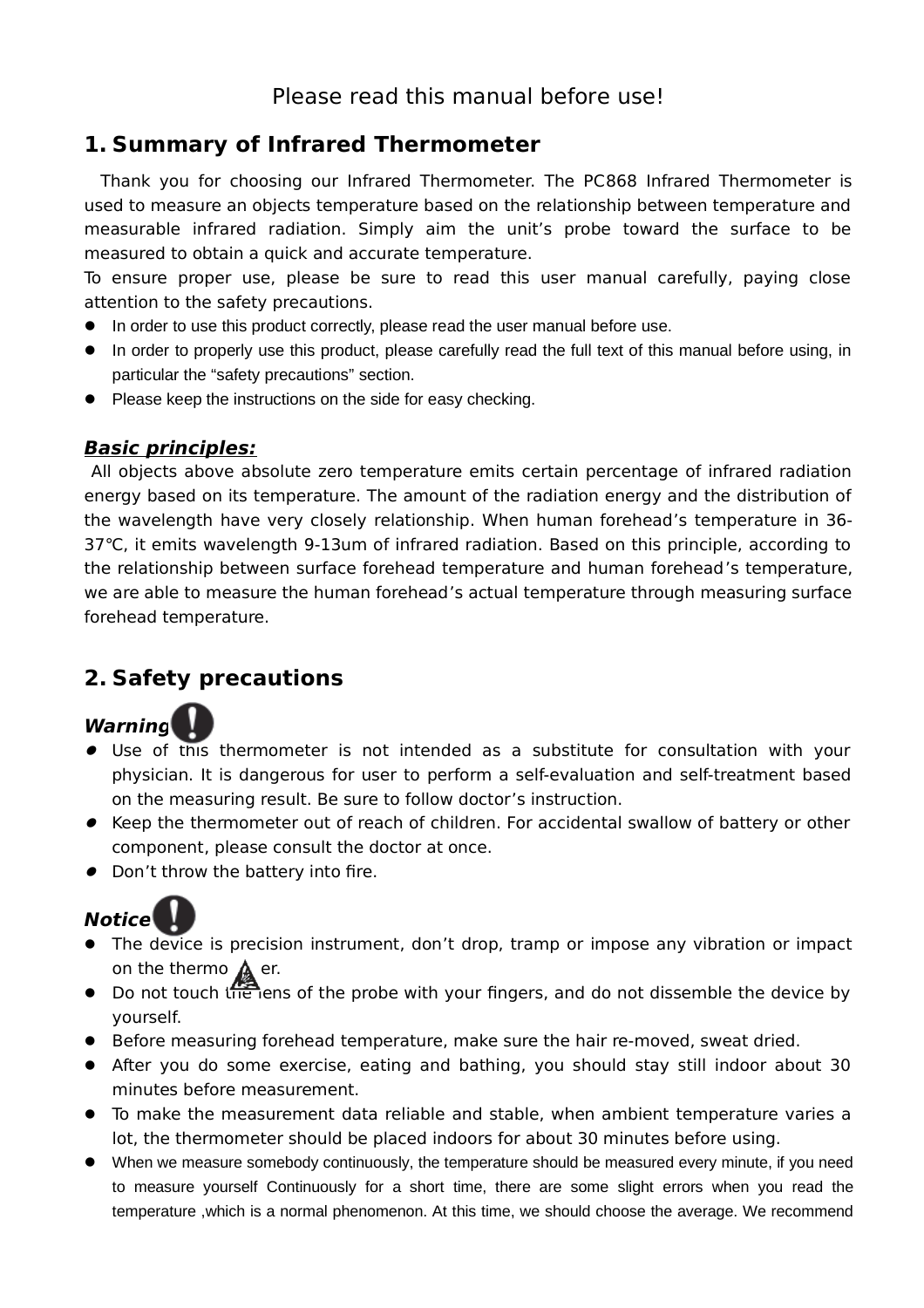that you measure yourself continuously maximum of three in a unit of time, and because the temperature of the human will conduct to the thermometer, it may affect the accuracy of measurement.

- There is no absolute standard about the temperature of the human, so please try to collect the recording of Individual temperature in the usual, as a reference for having a fever or not.
- Do not measure the sites of scarred tissue or tissue compromised by skin disorders, because sensing body temperature from sites of scarred tissue or tissue compromised by skin disorders.
- $\bullet$  Do not measure the site of forehead temperature if that patients has trauma on forehead.
- Do not measure if that patient is treated with certain drug therapies.
- Do not immerse the device into water or any other liquid, and not directly sunlight exposure.
- Do not use a mobile or mobile or cordless hone near the thermometer when measuring.
- Body temperature may increase in the drug within the effort time limit. Please don't measure.
- In order to ensure the accuracy of measurement data, please don't take measurement of body temperature in strong electromagnetic interference environment (such as microwave, high frequency equipment operation environment).
- $\bullet$  Do not disassemble, repair, or modify the unit.
- This thermometer only a personal device, please do not user with others.
- Not touch the battery output when measuring.
- The thermometer must be stored according to the technical specifications.
- The materials (ABS) of expect contact with patient had passed the ISO 10993-5 and ISO 10993-10 standard test, no toxicity, allergy and irritation reaction. The are compliance with the MDD requirements. Based on the current science and technology, other potential allergic reactions are unknown.
- The patent is an intended operator. The patient can measure, read data and replace battery under normal circumstances and maintain the device and its accessories according to the user manual.
- The device is not intended for PATIENT transport outside a healthcare facility.

# **Recommendation**

- **1)** Don't use this thermometer for other purposes.
- **2)** It is forbidden to leave the product exposed to any chemical solvent, direct sunshine or high temperature.
- **3)** Don't expose the thermometer under direct sunlight long time so as not to damaged the battery.
- **4)** Do not measure while talking on the phone.
- **5)** Please report to MANUFACTURER if any unexpected operation or events occur.

#### **3. Intended use**

This thermometer is intended with non-contact to measurement forehead temperature at home or hospital, including anyone, such as infants, children and adults.

For the safety reason, children or the baby's temperature must be measured by parent or adults.

#### **4. Temperature measurement mode and range description**

The infrared thermometer has the following measurement mode:

1) Forehead temperature measurement mode -- measure the skin surface of human forehead's temperature accurately, take the place of traditional mercury thermometer and electrical thermometer.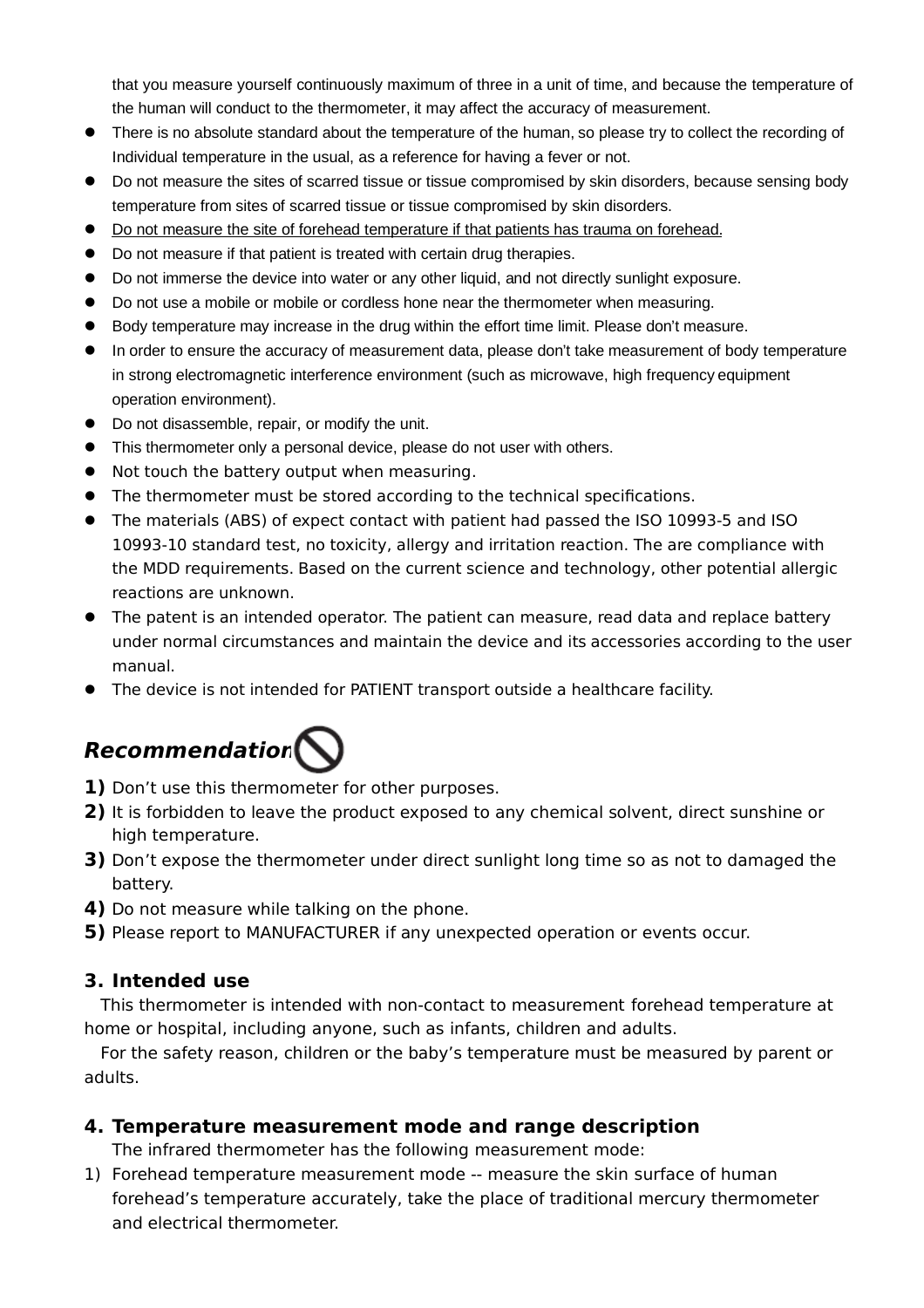2) Object temperature measurement mode – you can measure the surface temperature of object, such as ambient, bathwater and milk temperature etc.

| <b>Measuring position</b> | <b>Normal temperature</b><br>(°C) | <b>Normal temperature</b><br>(°F) |
|---------------------------|-----------------------------------|-----------------------------------|
| Anus                      | 36.6-38.0                         | 97.9-100.4                        |
| Oral                      | 35.5-37.5                         | 95.9-99.5                         |
| Armpit                    | 34.7-37.3                         | 94.5-99.1                         |
| Forehead                  | 35.8-38.0                         | 96.4-100.4                        |

Normal temperature range for different measuring position

#### **Normal forehead temperature range for different ages**

| <b>Ages</b>     | <b>Normal temperature</b><br>(°C) | <b>Normal temperature</b><br>(°F) |
|-----------------|-----------------------------------|-----------------------------------|
| 0-2 years old   | 36.4-38.0                         | 97.5-100.4                        |
| 3-10 years old  | 36.1-37.8                         | 97.0-100.0                        |
| 11-65 years old | 35.9-37.6                         | 96.6-99.7                         |
| >65 years old   | 35.8-37.5                         | 96.4-99.5                         |

- NOTE: The normal temperature and difference between the different body parts is individual. The define yours, measure your temperature for a least 2 weeks at the same ear canal, forehead position and time.
- NOTE: When consulting your physician, communicate that the infrared thermometer PC868 temperature is a temperature measured which position, note the individual's normal infrared thermometer PC868 temperature range as additional reference.
- NOTE: Because the forehead temperature is affected obviously by the external environment (eg: environment, air convection and skin tone, etc),we advice that you take the forehead temperature only as reference.

# **5. Feature**

- Precise non-contact measurements
- User selectable °C or °F
- Set alarm temperature value
- Automatic data hold and auto power save
- Automatic selection range and display resolution 0.1°C (0.1°F)
- 3 colors backlight
- 2 measurement mode: Forehead and surface mode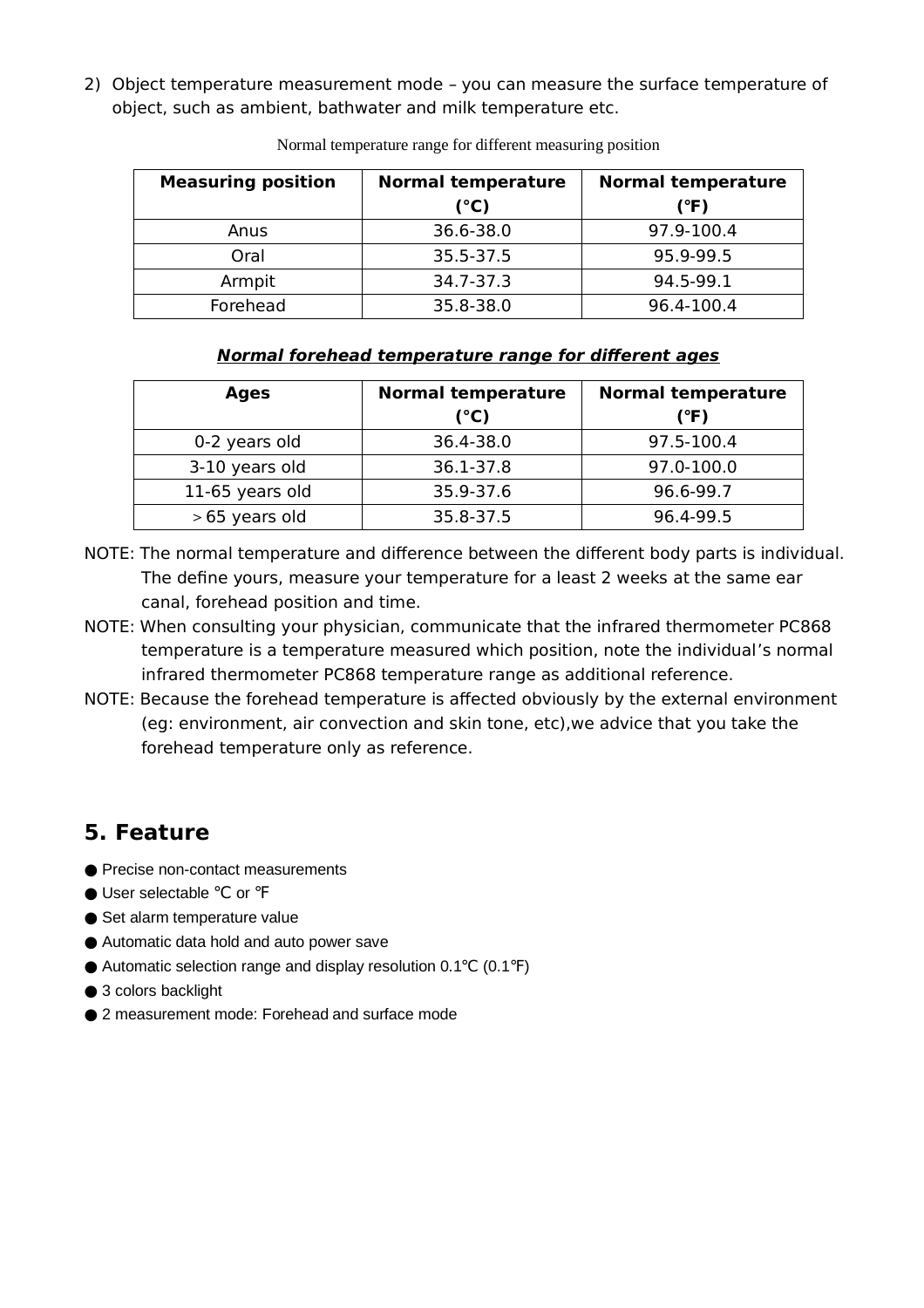# **6. Overall description**

# 【**Main component including**】

1. IR sensor 2. LCD display 3. Mode selection 4. Down button 5. Up button 3 6. Mode button 7. Measurement Trigger 8. Battery cover  $\overline{1}$  $2 \cdot$ 4 5 - 6  $\overline{7}$ 8

【**LCD display description**】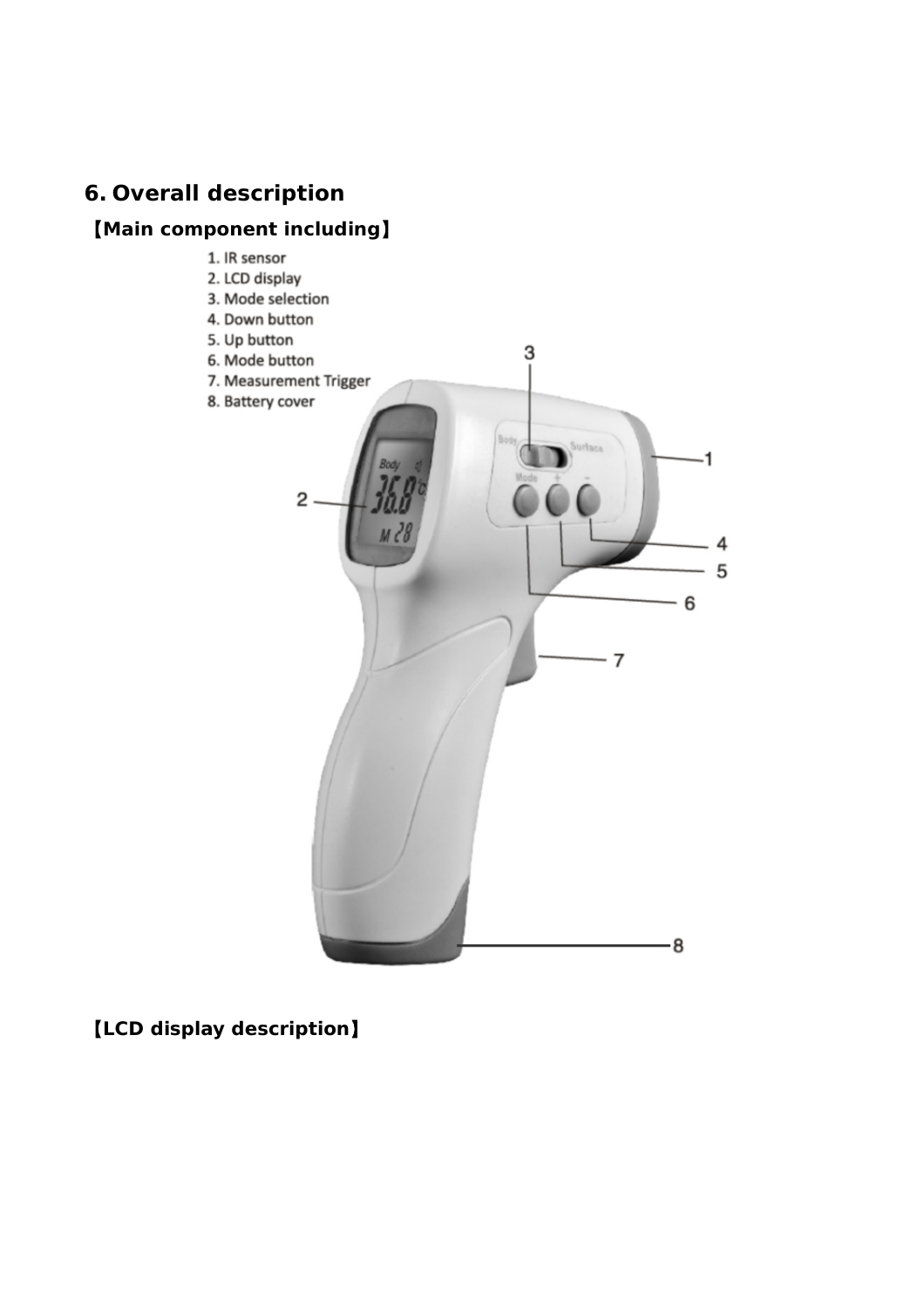

- 1. Surface mode symbol
- 2. Body mode symbol
- 3. Digital readout
- 4. Battery symbol
- 5. Memory symbol
- 6. Save data readout
- 7. Temp. °C(Celsius)/ °F (Fahrenheit) scale
- 8. Buzzer symbol

# **7. Operation Instruction**

# 【**Preparation**】

#### **1) Check battery**

Replace the batteries to ensure power supply if there is low voltage icon for the thermometer.

#### **2) Check sensor**

If have pollution and spray, please clean it. (The cleaning method see the chapter **8 Care and Cleaning** for detailed.)

If the sensor's lens is damaged, please stop using.

#### **3) Check thermometer**

When you press the [Power/Scan] button, the system will have self testing of software and hardware. If there are problems, LCD will display "Err" symbol. Check if the sensor laser is dirty, damaged phenomenon.

- 4) In order to make the accurate measuring result, put the thermometer in the measurement environment for 30 minutes.
- 5) Accuracy of unexpected fluctuations in ambient temperature may decrease the measurement results. When the thermometer at the same measurement position display at different ambient temperature, or test temperature in front of the air conditioner, it will not be able to obtain accurate results.
- 6) If you want measure forehead temperature, clean forehead and arrange hair, make sure the forehead is naked and clean, in order to ensure the accuracy of measurement.

# 【**Instruction for use**】

#### **1) Advice for the first use**

For stable and reliable results, it is essential to check the infrared thermometer and changes as needed, as follows:

| $1st$ step: | Take the temperature of a person using a conventional thermometer, you will get                        |
|-------------|--------------------------------------------------------------------------------------------------------|
|             | 37.5°C(99.5°F) for instance.                                                                           |
| $2nd$ step: | Take the temperature of the same person using the device keeping the 3 to 5cm distance                 |
|             | between the thermometer and forehead (take care to remove any obstacle which could                     |
|             | alter the measurement (hair, perspiration ). If you get $37.5^{\circ}C(99.5^{\circ}F)$ , the device is |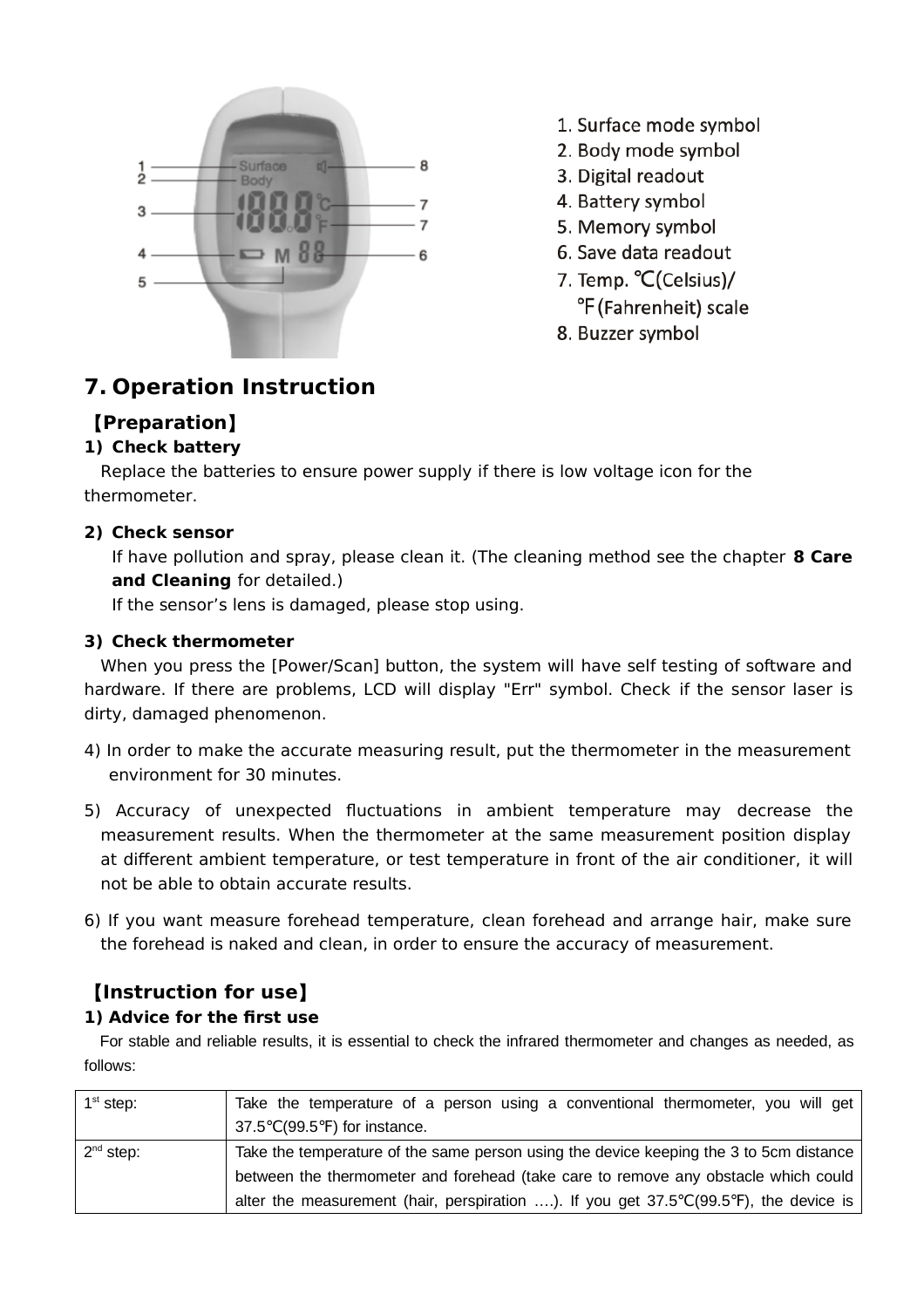|             | properly set and ready for use.                                                                                                                                                                                        |
|-------------|------------------------------------------------------------------------------------------------------------------------------------------------------------------------------------------------------------------------|
|             | If you get a lower temperature such as $36.4^{\circ}C(97.5^{\circ}F)$ , your difference is $1.1^{\circ}C(2.2^{\circ}F)$ .<br>You should adjust the temperature on the device and add the difference, i.e.1.1°C(2.2°F). |
|             | To do it, press the MODE button for 2 seconds, the screen displays F1, press MODE<br>button again until you get F3, press UP button in order to add the difference (in our<br>example $1.1^{\circ}C(2.2^{\circ}F)$ .   |
| $3rd$ step: | To check, take the temperature again using the product.                                                                                                                                                                |

# **2**)**Use**

1. Install batteries



- 2. For the first use or when inserting new batteries, please wait about 10 minutes for the warm-up of the apparatus.
- 3. If the device is not used for a long time, once you turn it on again, the device will test the room temperature first and will delay turning on for one or two seconds.
- 4. Select body mode, aim towards the forehead, form distance of 5cm(2in), press the measuring key, the temperature is displayed immediately, accompanied by a beep sound. Making sure there is no hair, perspiration, cosmetic or cap covered on the forehead.



#### 5. If the measurement temperature is 38.0℃ or more (can be setting, refer to sub-TEMPERATURE TAKING HINTS

- Before take the temperature, please fix the forehead hair to prevent measured deviation.
- The sweat on head or cosmetic can affect the accuracy of measurement, please maintain the cleanness of the forehead when measuring.
- It is normal that there may be temperature difference depending on various skin types and color, since different skin type will reflect different voltage of infrared ray.
- Don't use the thermometer outdoors.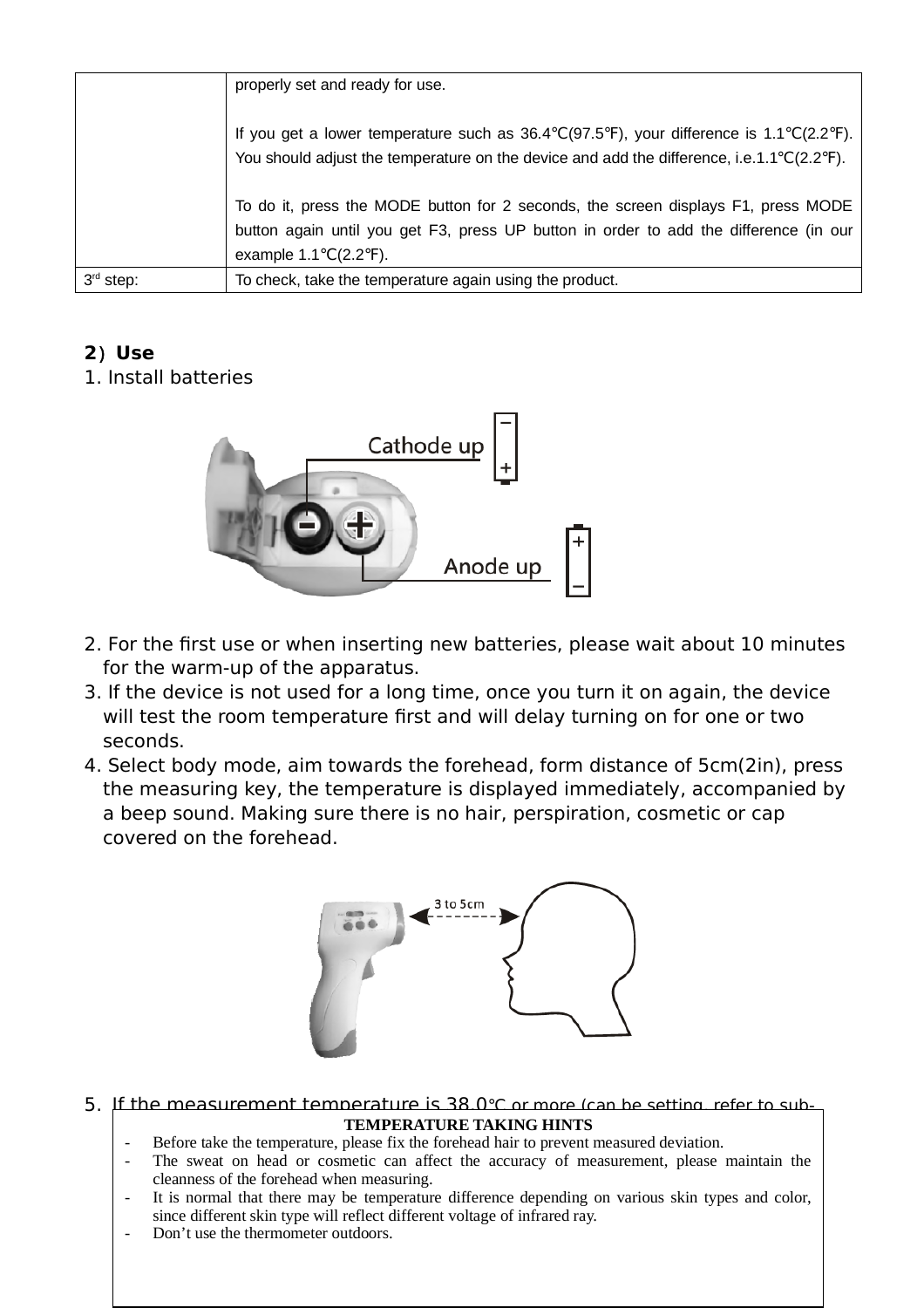6. Select object mode for measuring room temperature, surface temperature etc.

#### **TEMPERATURE TAKING HINTS**

- For heat-insulated object, please don't measure the surface.
- For the hot liquid, please do not directly measure the surface, because the hot steam fog can condense in the sensor lens and cause the measurement deviation.

|                | <b>Mode</b><br>code | <b>Function</b>   | <b>Operation step</b>                                                                                                                                                                                                                                                                                                                                               |
|----------------|---------------------|-------------------|---------------------------------------------------------------------------------------------------------------------------------------------------------------------------------------------------------------------------------------------------------------------------------------------------------------------------------------------------------------------|
| $\mathbf{1}$   | F1                  | Set °C/°F scale   | Press MODE button for 2 seconds, the<br>screen will display F1 on the bottom<br>right, press UP or DOWN button can<br>change temperature unit for°Cor°F.                                                                                                                                                                                                            |
| $\overline{2}$ | F <sub>2</sub>      | Set alarm temp.   | Press MODE button for 2 seconds, the<br>screen display F1, press MODE button to<br>get F2, select UP to increase the<br>threshold by $0.1^{\circ}C(0.1^{\circ}F)$ , DOWN to reduce<br>it by $0.1^{\circ}C(0.1^{\circ}F)$ . The alarm threshold default<br>value is 38.0°C(100.4°F).                                                                                 |
| 3              | F <sub>3</sub>      | Set difference    | Press MODE button for 2 seconds, the<br>screen display F1, press two times to get<br>F3, select UP to increase the difference<br>by 0.1°C(0.1°F), DOWN to reduce it by<br>$0.1^{\circ}C(0.1^{\circ}F)$ . In the case of seasonal or<br>environmental changes a verification and<br>adjustment should be carried out.<br>Note: This function is only effective body. |
| $\overline{4}$ | F <sub>4</sub>      | Set buzzer on/off | Press MODE button for 2 seconds, the<br>screen display F1, press 3 times to get<br>F4. Select UP to turn on the buzzer,<br>press DOWN to stop it.                                                                                                                                                                                                                   |
| 5              |                     | Measurement mode  | There are 2 measurement modes for this<br>device. That is forehead, surface. It is<br>able to take the body temperature of<br>human beings, take the temperature of<br>an area or an object, a food, a liquid or a<br>room.<br>Put the mode selection button<br>Forehead                                                                                            |

#### **3**)**Setting operation**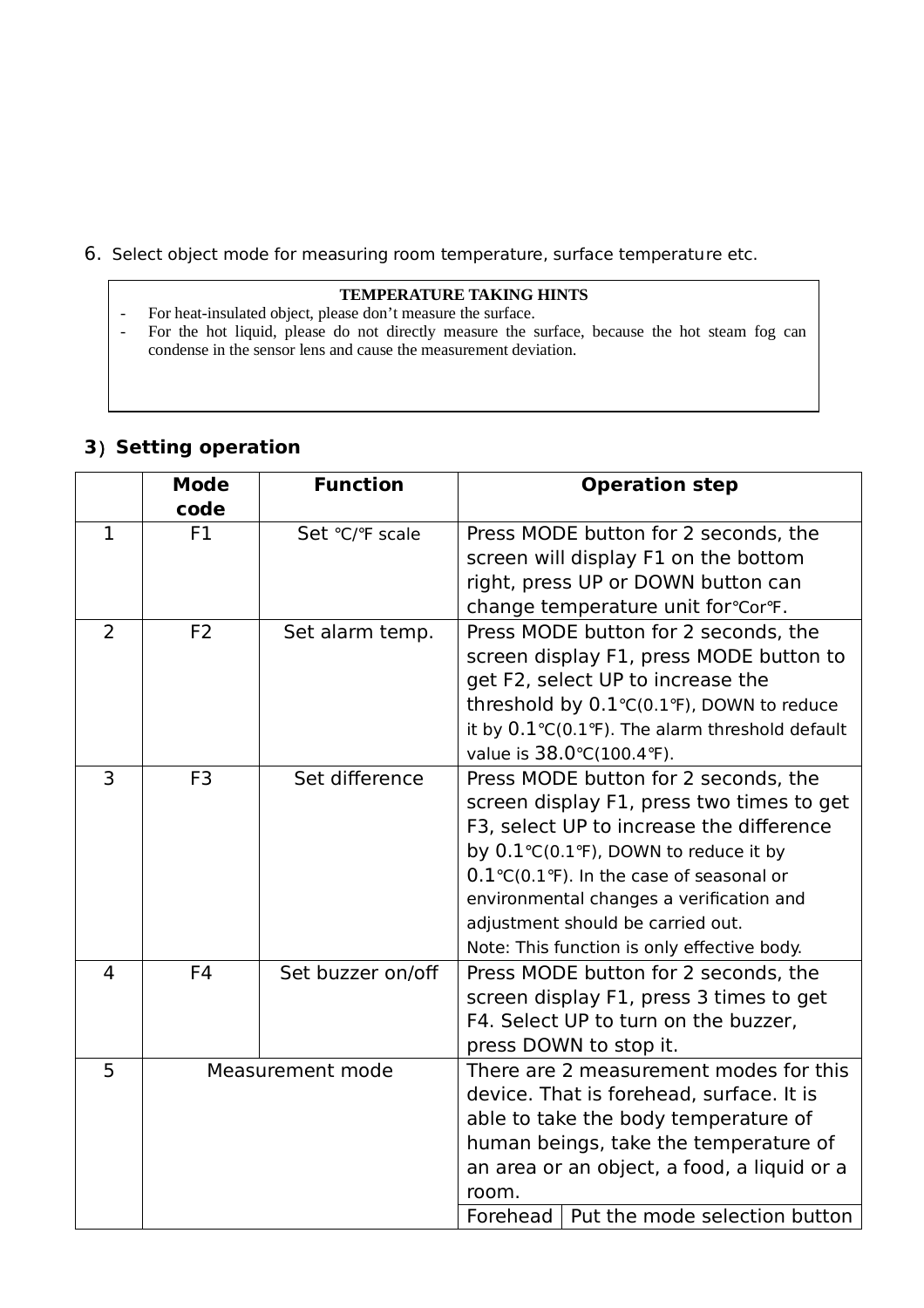|                |                    | mode<br>Surface<br>mode             | on the left, measurement<br>range 32.0 to 43.0 °C(86.0 to<br>$109.4^{\circ}F$ ).<br>Put the mode selection button<br>on the right, measurement<br>range 0 to 100°C(32.0 to                                                                                    |
|----------------|--------------------|-------------------------------------|---------------------------------------------------------------------------------------------------------------------------------------------------------------------------------------------------------------------------------------------------------------|
|                |                    |                                     | 212.0°F).                                                                                                                                                                                                                                                     |
| 6              | 3 colors backlight | color of backlight:<br>keeps green. | In body mode, the device is able to<br>judge whether a fever or not by different<br>32.0 to 37.4 °C(86.0 to 99.3 °F) - Green<br>37.5 to 37.9°C(99.5 to 100.2°F) - Orange<br>38.0 to 43.0 °C(100.4 to 109.4 °F) - Red<br>In surface mode, the backlight always |
| $\overline{7}$ | Data memory        |                                     | Date memory automatically after<br>temperature measurements, which will<br>display at the right corner of LCD. Press<br>UP or DOWN button to display the last<br>temperature measurement.                                                                     |

#### **-- Range of alarm temperature**

 When into the "F-2" mode, the range of settable alarm temperature is from 37.6℃(99.7℉) to 43.0℃(109.4℉).

#### **-- Range of temperature difference**

 When into the "F-3" mode, the range of settable temperature difference is from 5℃(9℉) to -5℃(-9℉).

Note: F-3 mode is only for professional doctor and nurse use!

#### **3**)**Temperature measuring**

#### **--Taking Temperature in Forehead Temperature Mode (Adjusted Mode)**

- 1. Setup the measurement mode to "Body mode" (the setup step see the above "2) Function Setup mode";
- 2. Make sure the distance between thermometer and forehead is 3-5cm, and press the button of [Power/Scan] directly to measure the forehead temperature .
- 3. When you hear one beep sound, the LCD will show the result.

#### **TEMPERATURE TAKING HINTS**

- Before take the temperature, please fix the forehead hair to prevent measured deviation.
- The sweat on head or cosmetic can affect the accuracy of measurement, please maintain the cleanness of the forehead when measuring.
- It is normal that there may be temperature difference depending on various skin types and color, since different skin type will reflect different voltage of infrared ray.
- Don't use the thermometer outdoors.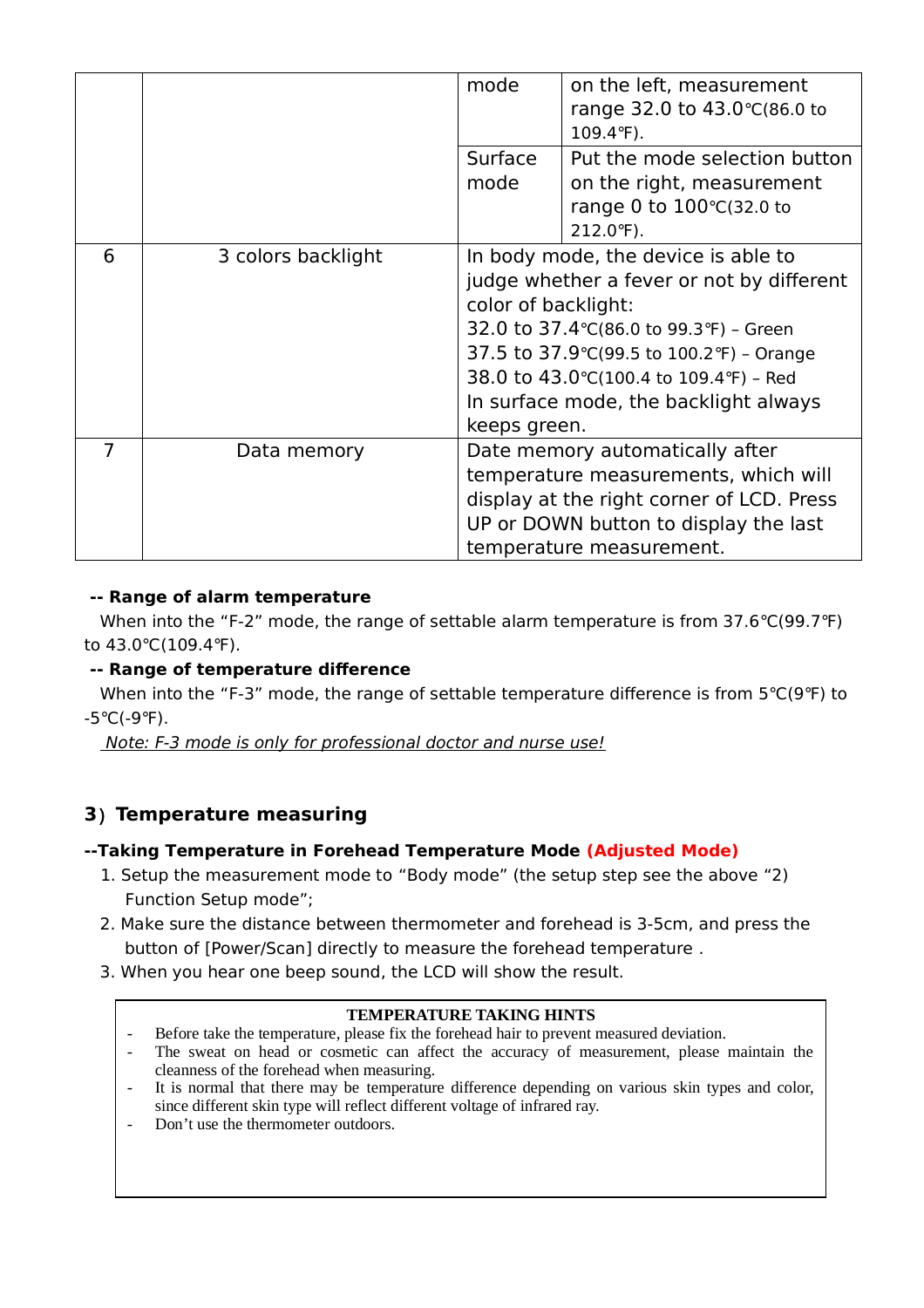#### **NOTE:**

- 1. When measuring, if the environment exceed the 10-40℃ range will be showing Err;
- 2. If the measured temperature result is < 32.0℃, the LCD will be showing Lo;
- 3. If the measured temperature result is >43.0℃, the LCD will be showing Hi;
- 4. If the measured temperature result is ≥38.0℃, the buzzer will be send out "Beep—Beep— Beep", a long one and two short ones.
- 5. We recommend measurement for 3 times to reference, and keep the interval between the two measurements by 5 minutes at least.

#### **--Taking Temperature in Surface Temperature Mode (Direct Mode)**

- **1.** Setup the measurement mode to "Surface mode" (the setup step see the above "2) Function Setup mode";
- **2.** Aim the probe tip at the object which will be measured.
- **3.** Press [Power/Scan] button, then the measurement completed. It will show the measurement data after a "bi" sound.
- **4.** If the measured temperature is higher than 100℃ , display "Hi". If the measured temperature is below 0℃,display "Lo".

#### **TEMPERATURE TAKING HINTS**

- For heat-insulated object, please don't measure the surface.

- For the hot liquid, please do not directly measure the surface, because the hot steam fog can condense in the sensor lens and cause the measurement deviation.

#### **4**)**Automatic shutdown**

If you do nothing after the temperature measurement completed and 15 seconds later, the thermometer will automatically shutdown.

#### **5) Memory function**

In the power-on state, press the Up/Down button into memory query mode, the LCD will be showing the recorded values or " ----" symbol if not record accompanied with memory M symbol. The PC868 can restore up to 99 sets data. the query interface can display memory serial number, body mode and recorded temperature values.

**Remark:** The temperature result of surface mode can not be saved. And the abnormal body temperature result can not be saved too (such as Lo, Err or Hi).

#### **6) Backlight function**

The backlight will be according to the different measuring temperature to lighting different color. The detailed as below table:

| Measuring temperature                                                                                           | <b>Backlight</b> | Lighting time |
|-----------------------------------------------------------------------------------------------------------------|------------------|---------------|
| $<$ 37.5°C                                                                                                      | Green backlight  | 7s            |
| 37.5 to 37.9 °C                                                                                                 | Orange backlight | 7s            |
| $\geq$ 38.0 °C                                                                                                  | Red backlight    | 7s            |
| <b>Remarks:</b> This specification of this table only for the factory default state. If the user into the setup |                  |               |
| mode to setting the orange or red backing temperature, then will compliance with the setting result.            |                  |               |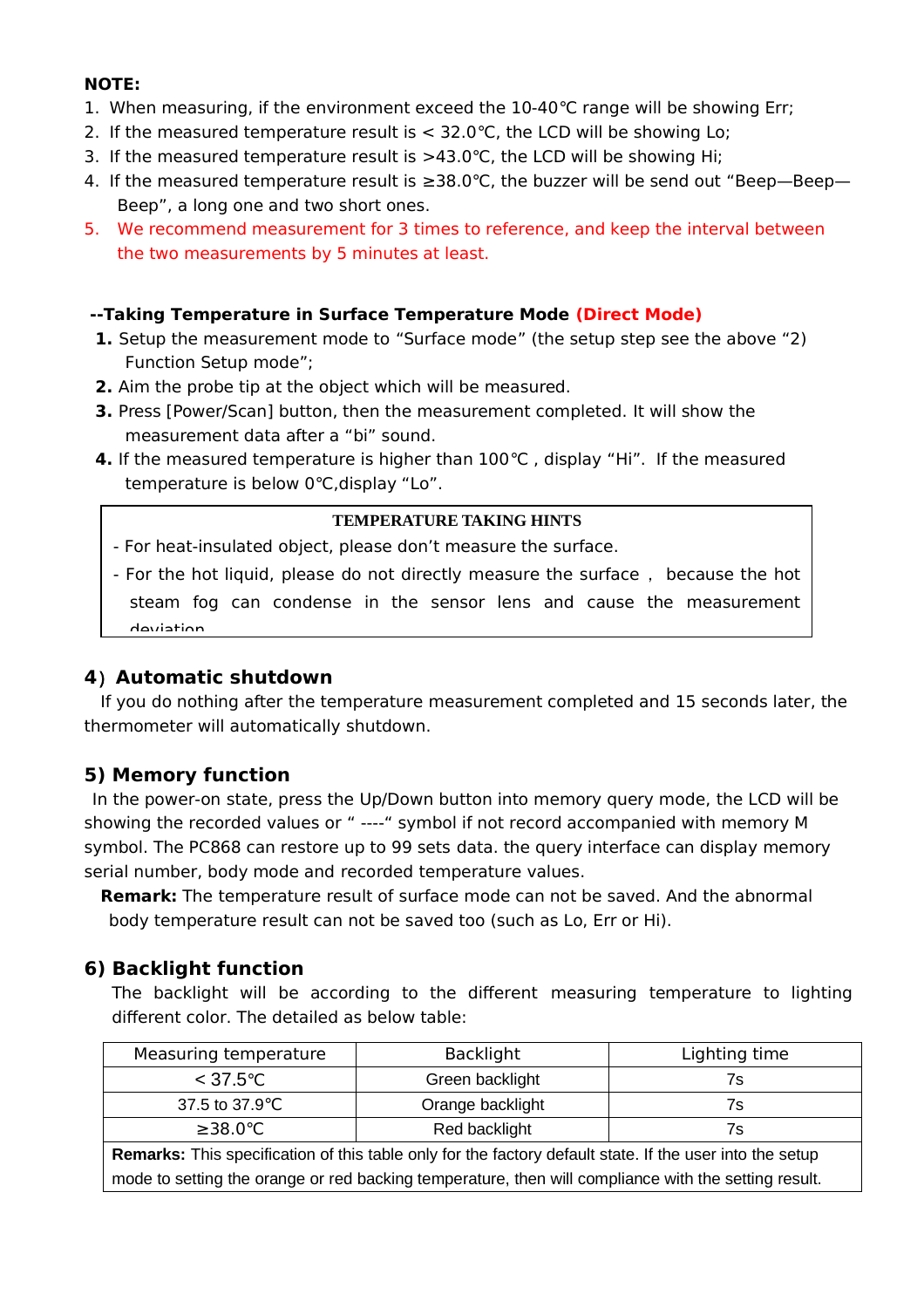#### **7) Restore the factory default function**

Press the [Setup] button for 5s to restore the factory default status. The factory default setup is "℃" and "Body measurement" mode.

#### **8) Battery installment and replacement**

- 1. When the quantity of electric charge is not sufficient, the icon of low battery will appear on the lower part of the screen. Though the battery still can be used, it would be perfect to replace it.
- 2. When the quantity of electric charge of the battery is lower than the minimal value, "Lo" symbols will be displayed on the screen, and battery icon flashes and the sound of "Beep" is sent out. Unless you change a new battery, you can not use the thermometer to conduct measurement.
- 3. Operation of changing battery.
- 4. Take out the old battery: Open the battery cap; put 2 new AAA batteries on with correct cathode direction into the battery seat.

#### **Notice:**

- Please observe the related national laws of disposing the abandoned battery and don't litter to the garbage can.
- Please take out the battery if the device is not used for long periods of time.
- Please don't put the battery in the fire.

#### **To protect the environment, dispose of empty battery at your retail store or at appropriate collection sites according to national or local regulations.**

# **8. Care and cleaning**

- Probe tip (lens) is a most precise part in the thermometer. Please keep clean and entirety in order to assure the accuracy of figure.
- The probe tip and lens are the most delicate part of the thermometer. It has to be clean and intact to ensure accurate readings.
- If the thermometer is ever accidentally used clean the probe and lens as follows:
- Very gently wipe the surface with a cotton swab or soft cloth moistened with alcohol. After the alcohol has completely dried out.
- If the lens is damaged, contact the distributor.

Clean the unit body:

- Use a soft, dry cloth to clean the thermometer display and unit body.
- **If very dirty, use a soft with alcohol to cleaning.**

#### **NOTES:**

- Don not use abrasive cleaners.
- Don't use other non-recommended methods to perform disinfect.
- Non-waterproof, don't use the abrasive cleaner to clean the product, don't drop the thermometer in the water or the other liquid.

# **9. Maintenance**

1) We do not authorize any institution or individual to maintain and repair of the product. If you suspect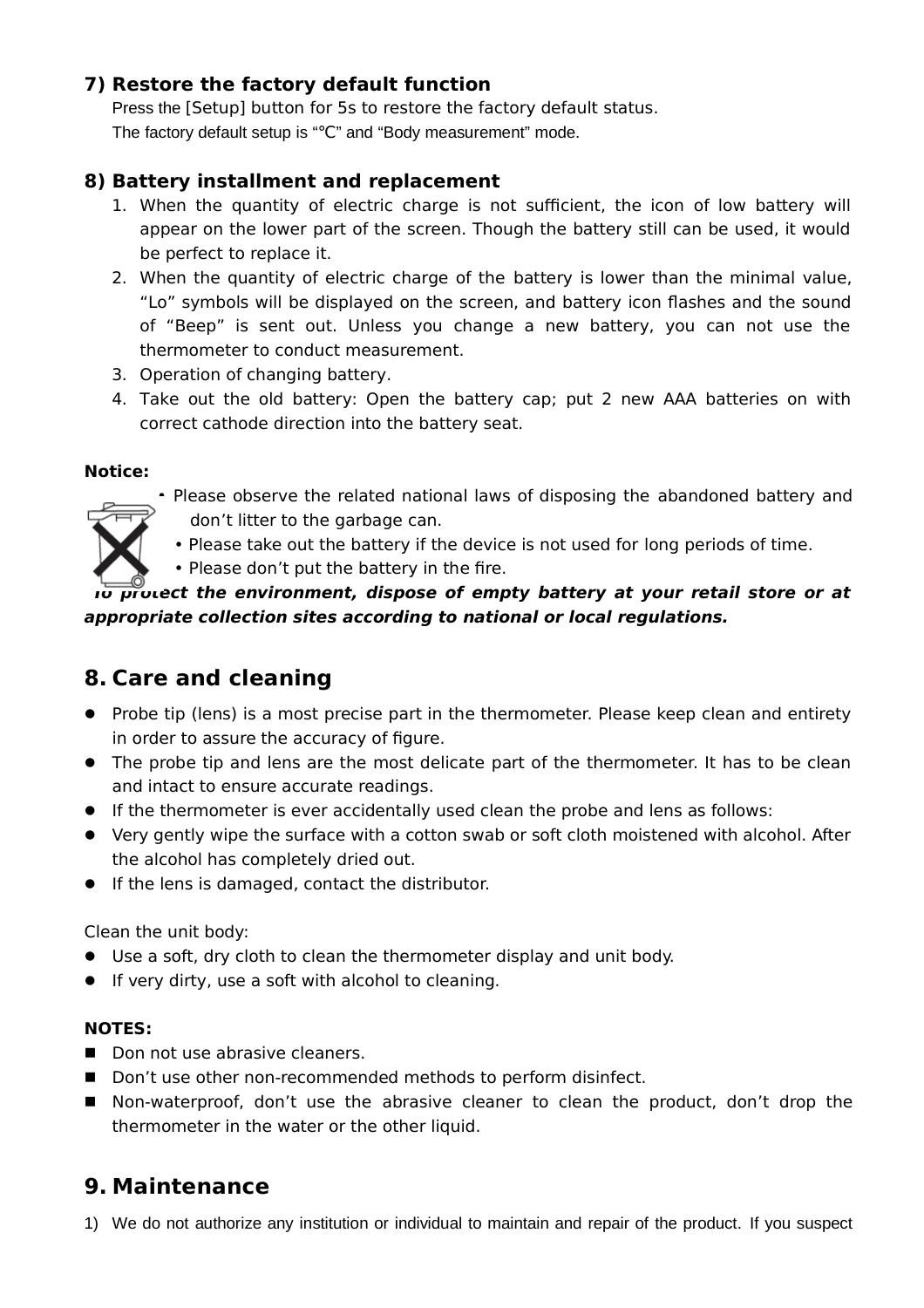that the products have any questions, please contact the manufacturer or distributor to handle the case.

- 2) The user must not attempt any repairs to the device or any of its accessories. Please contact the retailer for repair.
- 3) Opening of the equipment by unauthorized agencies is not allowed and will terminate any claim to warranty.

#### **WARNING: No modification of this equipment is allowed!**

# **10. Calibration**

The thermometer is initially calibrated at the time of manufacture. If this thermometer is used according to the use instruction, periodic re-adjustment is not required. If any time your question the accuracy of measurement, please contact distributor or manufacturer, the contact information see last page.

# **11. Storage**

- 1) Don't put the thermometer under the sunshine, high temperature and moist environment or someplace which maybe get in touch with fire or is vulnerable to vibration.
- 2) Take out the battery if don't use the device in a long time.

# **12. Accessories**

Only use original accessories. Check that the contents of the delivery are complete.

| Quantity         | <b>Parts</b> |
|------------------|--------------|
| lpc              | PC868 device |
| 2 <sub>pcs</sub> | AAA battery  |
| lpc              | User Manual  |

# **13. Trouble-shooting**

| <b>Troubles or error</b><br>message        | <b>Checklists or situation</b>                                                                                                                          | <b>Countermeasures or solution</b>                                                                    |
|--------------------------------------------|---------------------------------------------------------------------------------------------------------------------------------------------------------|-------------------------------------------------------------------------------------------------------|
| No response/                               | The batteries are used up?                                                                                                                              | Replace new batteries.                                                                                |
| Automatically reset                        | Battery in wrong<br>polarity<br>or                                                                                                                      | Take out the batteries and                                                                            |
|                                            | type?                                                                                                                                                   | replace new ones.                                                                                     |
|                                            | Poor battery contact                                                                                                                                    | Take out batteries and reinsert it                                                                    |
|                                            |                                                                                                                                                         | correct.                                                                                              |
|                                            | Temperature hampered by an<br>air flux.                                                                                                                 |                                                                                                       |
| The thermometer<br>show the symbol<br>"Hi" | In the forehead measurement<br>mode:<br>--Temperature readings too<br>close together.<br>-- Measured the other object,<br>such as the sunlight, the air | Please leave the status and wait for 30<br>minutes to measure. Re-measure<br>according to the manual. |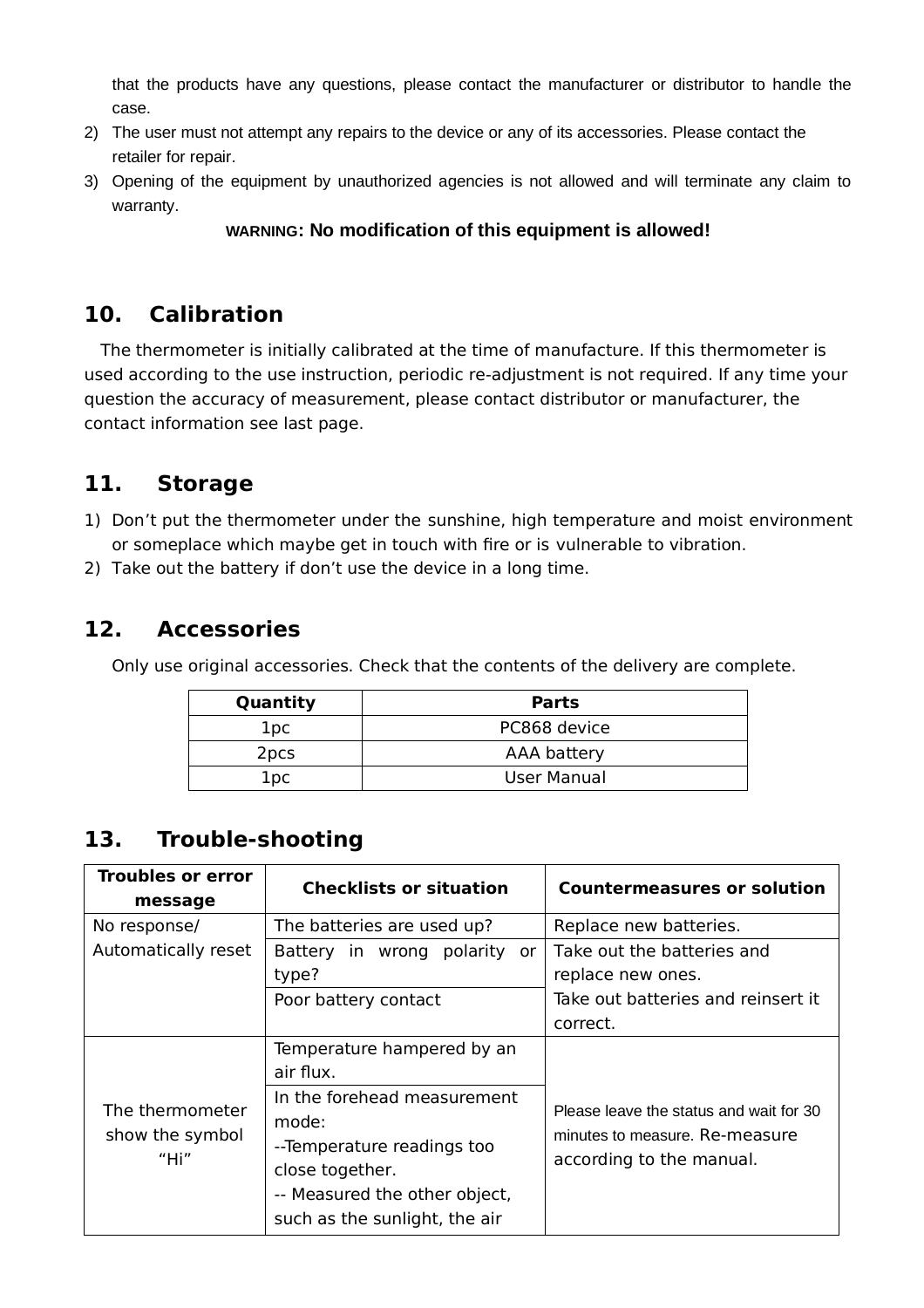|                 | from the fireplace.                        |                                             |
|-----------------|--------------------------------------------|---------------------------------------------|
|                 | Hi: Higher than $43.0^{\circ}$ C;          |                                             |
|                 | In the object measurement                  |                                             |
|                 | mode:                                      |                                             |
|                 | -- Temperature readings too                |                                             |
|                 | close together.                            |                                             |
|                 | -- The object temperature is               |                                             |
|                 | higher than 100°C.                         |                                             |
|                 | Hi: Higher than 100.0°C;                   |                                             |
|                 | The hair and sweat prevent the             |                                             |
|                 | temperature achievement.                   |                                             |
|                 | Temperature hampered by an                 |                                             |
|                 | air flux.                                  |                                             |
|                 | In the forehead measurement                |                                             |
|                 | mode:                                      |                                             |
|                 | -- The measuring distance is               |                                             |
|                 | too far.                                   |                                             |
| The thermometer | -- Measured the other object,              |                                             |
| show the symbol | such as the air from the air               |                                             |
| $"$ Lo $"$      | conditioner.                               |                                             |
|                 | Lo: Less than 32.0°C                       |                                             |
|                 | In the object measurement                  |                                             |
|                 | mode:                                      |                                             |
|                 | -- The measuring distance is               |                                             |
|                 | too far.                                   |                                             |
|                 | -- Have water vapor condenses              |                                             |
|                 | on the lens.                               |                                             |
|                 | Lo: Less than 0°C                          |                                             |
|                 | is<br>The ambient temperature              | Keep the thermometer in the                 |
|                 | оf<br>beyond<br>range<br>оf                | room                                        |
|                 | measurement (10°C-40°C)                    | $(10^{\circ}C -$<br>Whose<br>Temperature is |
| $E$ rr          |                                            | 40°C) for 30 minutes                        |
|                 | The sensor or hardware is                  | Excluding the possibility of                |
|                 | damaged                                    | temperature allowance first, then           |
|                 |                                            | send the device to your dealer              |
|                 |                                            | for repair                                  |
|                 | Low batter, but you can still use          | Keep an eye on power and                    |
|                 | it                                         | continue to use.                            |
|                 |                                            |                                             |
|                 |                                            |                                             |
|                 | Lower battery, however you<br>can't use it | Replace the new battery.                    |
| に口              |                                            |                                             |
|                 |                                            |                                             |
| U               |                                            |                                             |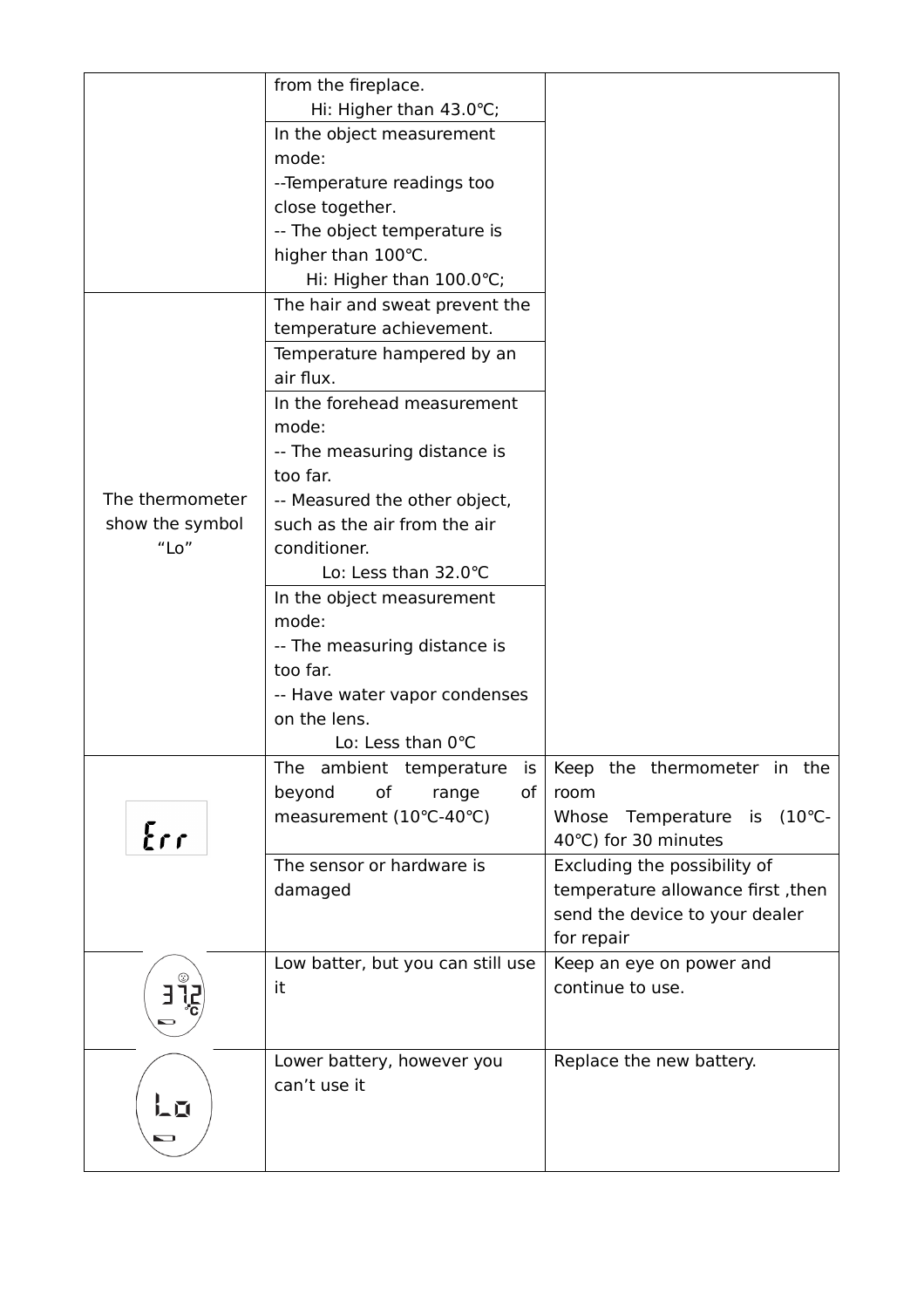# **14.** Specifications

| Device name                               | <b>Infrared Thermometer</b>                          |  |
|-------------------------------------------|------------------------------------------------------|--|
| Model                                     | <b>PC868</b>                                         |  |
| Measurement mode                          | Forehead and object temperature modes                |  |
| Power supply                              | d.c.3V, 2 pcs AAA battery                            |  |
| Measuring range:                          | For forehead temperature: 32.0-43.0°C                |  |
|                                           | For object surface temperature: 0-100°C              |  |
| Measuring accuracy:                       | for forehead temperature:                            |  |
| (At laboratory conditions)                | $\pm$ 0.2 during 35. 5°C -42.0°C;                    |  |
|                                           | ± 0.3 during 32.0 °C - 35.4 °C and 42.1 °C - 43.0 °C |  |
| Clinical repeatability:                   | Within $\pm$ 0.3 $^{\circ}$ C                        |  |
| Resolution of display                     | $0.1^{\circ}C/0.1^{\circ}F$                          |  |
| Operation condition                       | 10-40°C, Relative humidity 15-85%, 70-106KPa         |  |
| Storage condition                         | -25-50°C, Relative humidity ≤95%, 70-106KPa          |  |
| Size                                      | $123\times34\times21$ mm                             |  |
| Weight                                    | 35 <sub>q</sub>                                      |  |
| High body temperature                     | ≥38°C                                                |  |
| hint                                      |                                                      |  |
| Grade of waterproof                       | IP <sub>22</sub>                                     |  |
| Electric shock                            | Internally powered ME equipment                      |  |
| Applied part                              | Type BF applied part, including the whole unit       |  |
| Mode of operation                         | Continuous operation                                 |  |
| Product life                              | 5 years                                              |  |
| Software version                          | V1.0                                                 |  |
| Note: Not intended to be sterilized.      |                                                      |  |
| Not for use in an OXYGEN RICH ENVIRONMENT |                                                      |  |

\*The above specifications are subject to change without prior notice.

# **15. Standard list**

Shenzhen PACOM Medical Instruments Co., Ltd declares that the PC868 complies with following applicable standards:

| <b>EN 980</b> | Symbols for use in the labeling of medical devices                       |
|---------------|--------------------------------------------------------------------------|
| EN 1041       | Information supplied by the manufacturer with medical devices            |
| EN 60601-1    | Medical electrical equipment Part 1: General requirements for            |
|               | basic safety and essential performance                                   |
| EN 60601-1-2  | Medical electrical equipment -- Part 1-2: General requirements for       |
|               | basic safety and essential performance - Collateral standard:            |
|               | Electromagnetic compatibility - Requirements and tests                   |
| EN 60601-1-6  | Medical electrical equipment - Part1-6: General requirements for basic   |
|               | safety and essential performance - Collateral standard: Usability        |
| EN 60601-1-11 | Medical electrical equipment - Part 1-11: General requirements for basic |
|               | safety and essential performance - Collateral standard: Requirements for |
|               | medical electrical equipment and medical electrical systems used in home |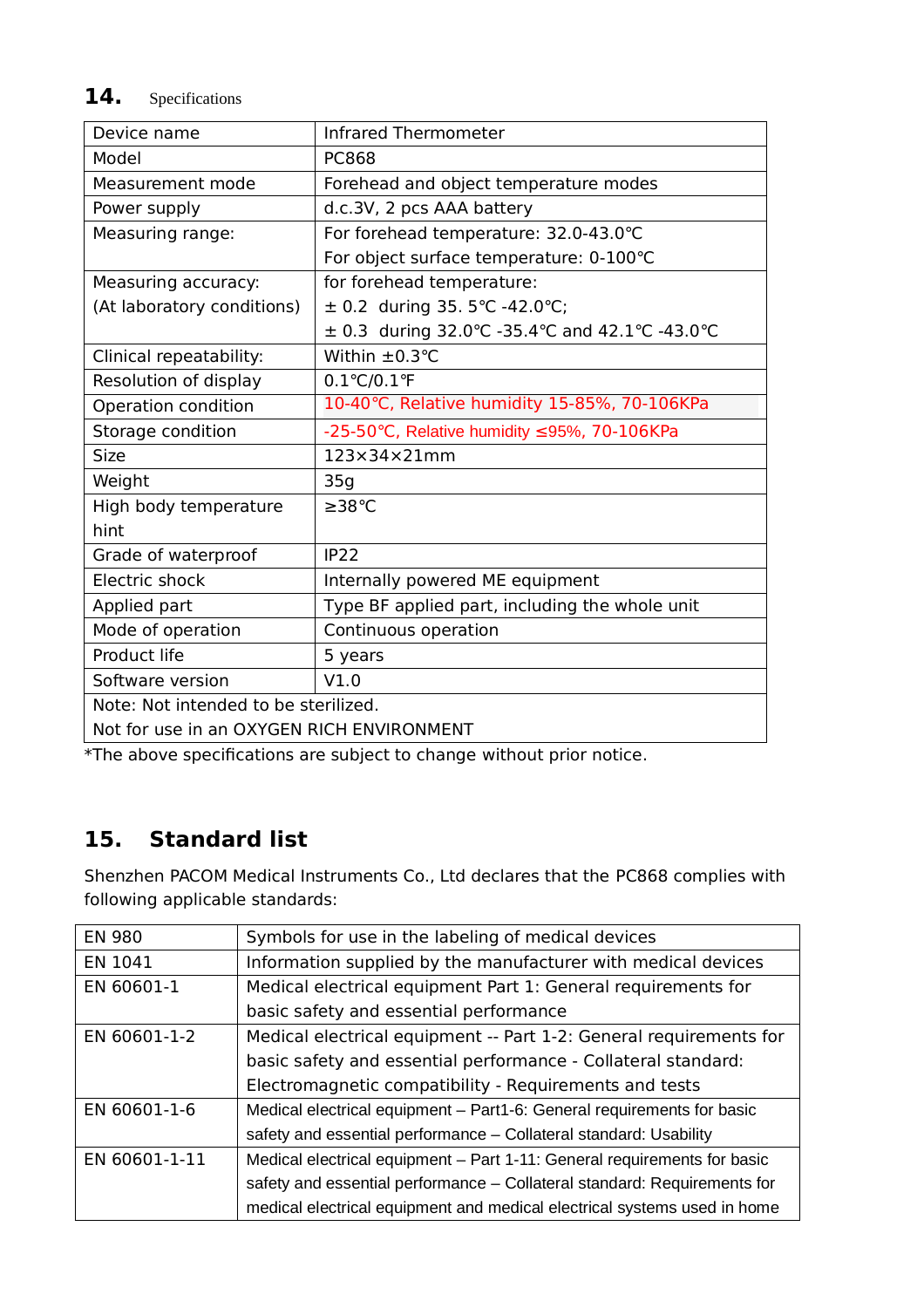|                | healthcare environment                                                    |  |
|----------------|---------------------------------------------------------------------------|--|
| EN 12470-5     | Clinical thermometers - Part 5: Performance of infra-red ear              |  |
|                | thermometers (with maximum device)                                        |  |
| ISO 80601-2-56 | Medical electrical equipment part 2-56: particular requirements for basic |  |
|                | safety and essential performance of clinical thermometers for body        |  |
|                | temperature measurement                                                   |  |
| EN 62304       | Medical device software - Software life-cycle processes                   |  |
| EN 62366       | Medical devices – Application of usability engineering to medical devices |  |
| EN ISO 10993-1 | Biological evaluation of medical devices - Part 1: Evaluation and         |  |
|                | testing within a risk management process                                  |  |

# **16. Disposal**

 Dispose of the device in accordance with the regulation applicable at the place of operation. Dispose of at public collection point in the EU countries – 2002/96/EC WEEE Directive.

If you have any queries, please refer to the local authorities responsible for waste uisposai.

#### **NOTES:**

- Handing of battery and wastes method, please act according to the native law to proceed to handle.
- Take out the battery if you are not going to use the unit for a long time.

 $\lambda$  protect the environment, dispose of empty battery at your retail store or at appropriate collection sites according to national or local regulations.  $\lambda$  ispose of at public collection point in the EU countries - 2006/66/EC Directive.

#### 17. Normalized symbols

|                      | Follow operating instructions                              |
|----------------------|------------------------------------------------------------|
|                      | BF type applied part                                       |
|                      | Disposal in accordance with Directive 2002/96/EC<br>(WEEE) |
|                      | Complies with the European Medical Device                  |
| $\mathsf{CE}_{0598}$ | Directive (93/42/EEC and amended Directive                 |
|                      | 2007/47/EC. Notified Body is SGS FIMKO YO.                 |
|                      | Manufacturer information: The manufacturer is:             |
|                      | Shenzhen PACOM Medical Instruments Co., Ltd.               |
|                      | Authorized representative in the European                  |
| ЕC<br>REP            | Community. The European representative is:                 |
|                      | Shanghai International Holding Corp. GmbH (Europe)         |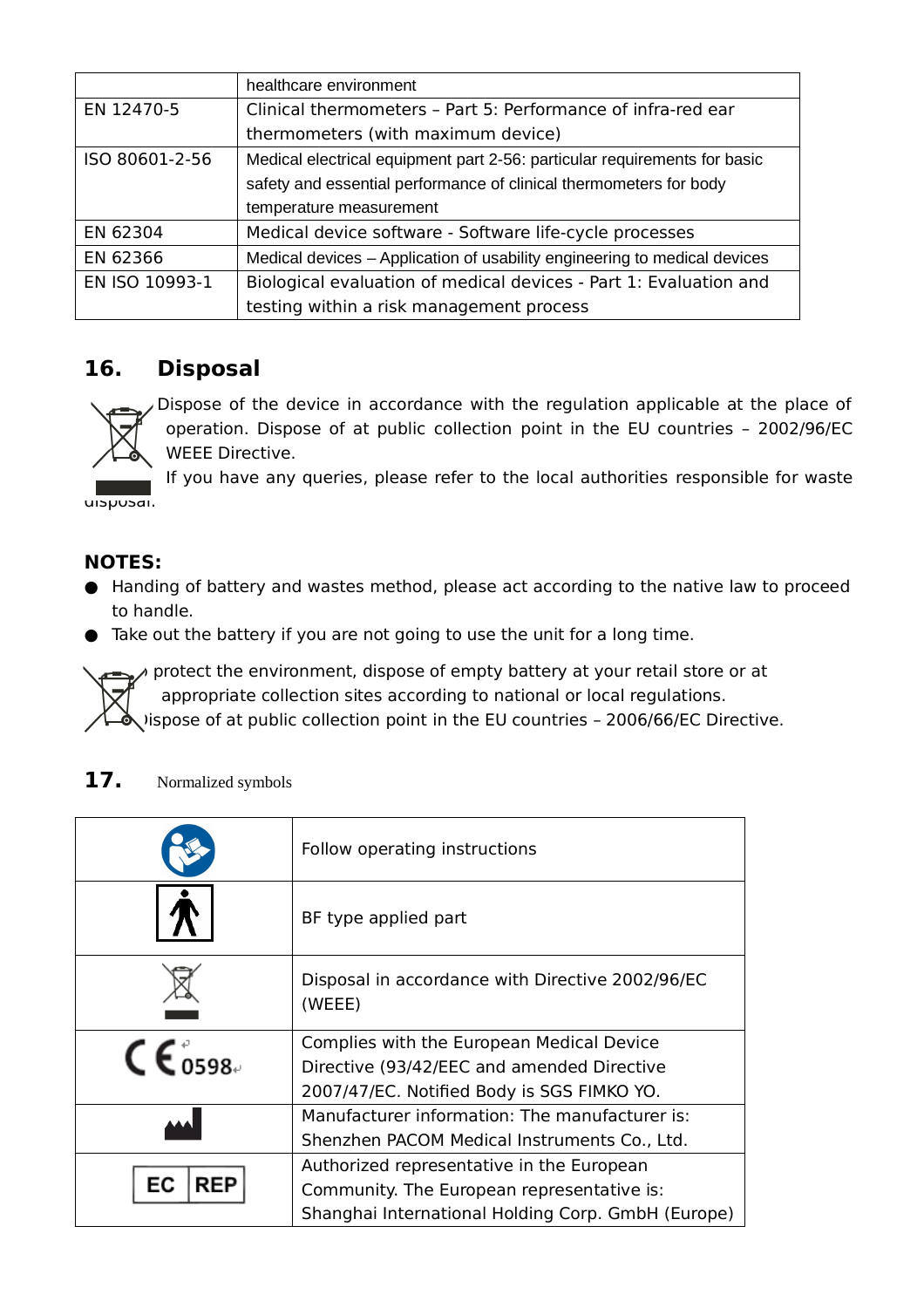| IP22 | IP code of the device: this device's grade of against<br>ingress of solid foreign objects $- \ge 12.5$ mm<br>diameter (and the against access to hazardous parts<br>with finger); the grade of waterproof is dripping $(15^{\circ}$<br>tilted). |
|------|-------------------------------------------------------------------------------------------------------------------------------------------------------------------------------------------------------------------------------------------------|
|      | Batch code                                                                                                                                                                                                                                      |
|      | Date of manufacture                                                                                                                                                                                                                             |

# **18. EMC DECLATION**

- 1) The digital thermometer needs special precautions regarding EMC and needs to be installed and put into service according to the MEC information provided in the ACCOMPANYING DOCUMENTS.
- 2) Wireless communications equipment such as wireless home network devices, mobile phones, cordless telephones and their base stations, walkie-talkies can effect this equipment and should be kept at least a distance  $d=3.3$ m away from the equipment. (Note: As indicated in Table 6 of IEC 60601-1-2:2007 of ME EQUIPMENT, a typical cell phone with a maximum output power of 2W yields d=3.3m at an IMMUNITY LEVEL of 3V/ m).

# **19. Guarantee**

We grant you a lifetime guarantee after the date of purchase for one year. Any damage caused by improper handling shall not be covered by the guarantee. Batter and packaging are also excluded from the guarantee. All other damage claims excluded. A guarantee claim must be submitted with the purchase receipt. Please pack your defective instrument well and send with sufficient postage to the distributor.

Shenzhen Pacom Medical Instruments Co., Ltd. Address: On the 8<sup>th</sup> floor of B District, B Building, No.5, Industry five road, Jianbian Community, Songgang, Shenzhen 518105, China. **Tel**:86-755-32920339

Website: www.pacomsz.com



Shanghai International Holding Corp. GmbH (Europe) Address: Eiffestrasse 80, 20537 Hamburg Germany

**Tel**:0049-40-2513175

**Fax** : 0049-40-255726

**E-mail:** antonjin@yahoo.com.cn, shholding@hotmail.com